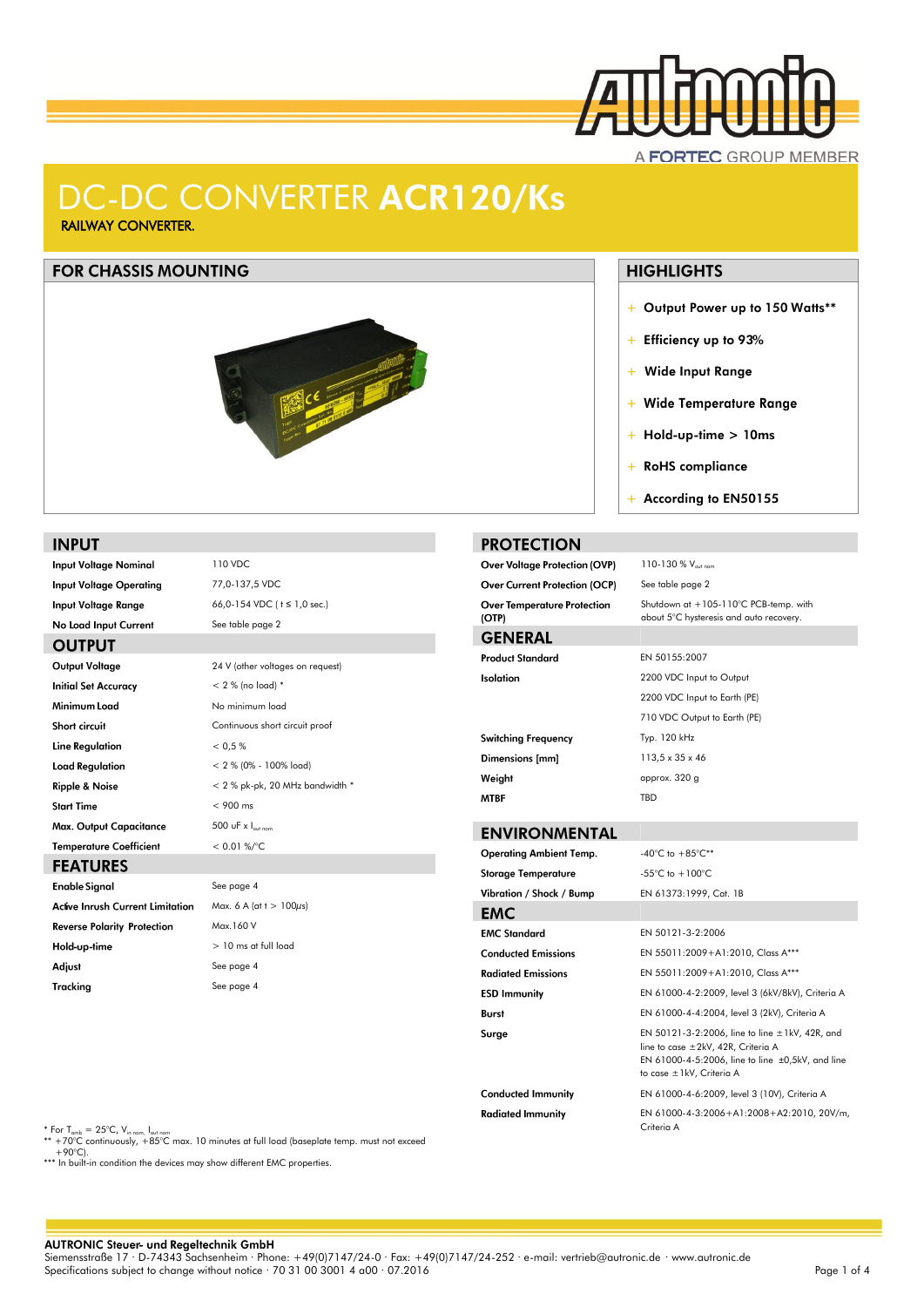For  $T_{amb} = 25^{\circ}C$ , V<sub>in nom</sub>, I<sub>out nom</sub>, unless otherwise specified

### SPECIFICATION Input 66 - 154 VDC

|               | <b>TYPE</b>                                                                  |        | ACR120/Ks                                              |
|---------------|------------------------------------------------------------------------------|--------|--------------------------------------------------------|
|               | <b>ORDER NUMBER</b>                                                          |        | 77 31 24 0522 9                                        |
|               | <b>CHARACTERISTIC</b>                                                        | Unit   |                                                        |
| <b>INPUT</b>  | <b>Input Voltage Nominal</b>                                                 | V      | 110                                                    |
|               | Input Voltage Range                                                          | $\vee$ | 66154                                                  |
|               | Under Voltage Turn-on                                                        | $\vee$ | $<$ 67, 0 76, 0                                        |
|               | Under Voltage Turn-off                                                       | V      | $<$ 58,066,0 (66,0V $<$ Vin $<$ 77,0V at t $>$ 1 sec.) |
|               | Input Current @ Full Load                                                    | A      | 1,45                                                   |
|               | Input Current @ No Load                                                      | A      | 0,04                                                   |
|               | <b>Recommended External Fuse</b>                                             | A      | 3,15                                                   |
| <b>OUTPUT</b> | Output Voltage Nominal                                                       | $\vee$ | 24                                                     |
|               | <b>Output Current Nominal</b>                                                | A      | 6,25                                                   |
|               | Output Power                                                                 | W      | 150                                                    |
|               | Efficiency @ Full Load (typical)                                             | $\%$   | 93                                                     |
|               | Output Current limit                                                         | Α      | 6,98,4                                                 |
|               | Short Circuit Current (typical)                                              |        | 16 (pulse approx. 2Hz)*                                |
|               | <b>Transient Response</b><br>25 % / 75 % Load Step<br>Recovery Time $< 1$ ms | mV     | ±250                                                   |

\*without mating connector

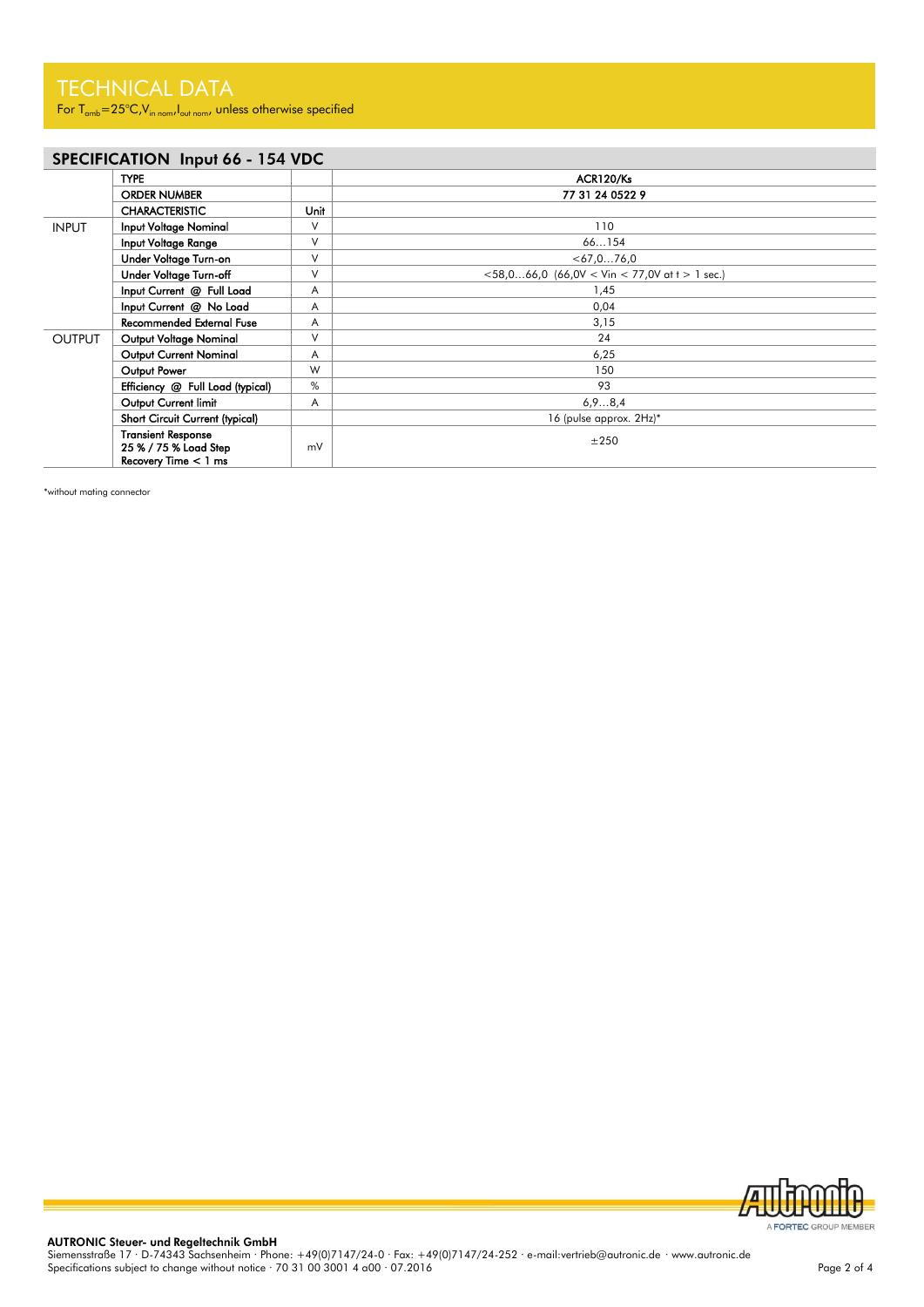### TECHNICAL DATA

For  $T_{amb} = 25^{\circ}C$ ,  $V_{in\ nomb}I_{out\ nomb}$ , unless otherwise specified

### **MECHANICAL DETAILS**

- 1. Dimensions are in mm
- 2. Unless otherwise specified, general tolerances +/-0,5 are for values in brackets (XX) Values not in brackets are according to ISO-2768-1m
- 



### **PINNING**

| Pin            | <b>Function</b>   |  |
|----------------|-------------------|--|
| X1             | $+V_{in}$         |  |
| X <sub>2</sub> | - $V_{in}$        |  |
| X <sub>3</sub> | $+V_{\text{out}}$ |  |
| X <sub>4</sub> | $-V_{\text{out}}$ |  |
| X <sub>5</sub> | EN                |  |
| X6             | <b>TR</b>         |  |
| <b>X7</b>      | ADJ               |  |
|                |                   |  |

#### **NOTES**

#### Installation instructions:

The converters have to be installed according to the guidelines currently in force, like other open electronic component assemblies. Attention must be paid to sufficient ventilation, carry off heat, fastening and protection against accidential contact. Plug in not under voltage. The mounting surface must be flat and able to remove the thermal energy of the baseplate (baseplate temperature must not exceed +90°C). The base plate has to be grounded by using thread rolling screws M 4 according to DIN 7500. An alternative connection to ground can be realized by a special mounting hole, which is free of anodizing surface.

Fault protection: For input protection a time-lag fuse corresponding to IEC 60127-2 must be installed. For recommended rating of the fuse refer to specification table above. Pay attention on sufficent current source in case of short circuit. In some applications 2 fuses would be necessary, one in each input line.

### **BLOCK DIAGRAM**





AUTRONIC Steuer- und Regeltechnik GmbH<br>Siemensstraße 17 · D-74343 Sachsenheim · Phone: +49(0)7147/24-0 · Fax: +49(0)7147/24-252 · e-mail:vertrieb@autronic.de · www.autronic.de Specifications subject to change without notice · 70 31 00 3001 4 a00 · 07.2016 Page 3 of 4